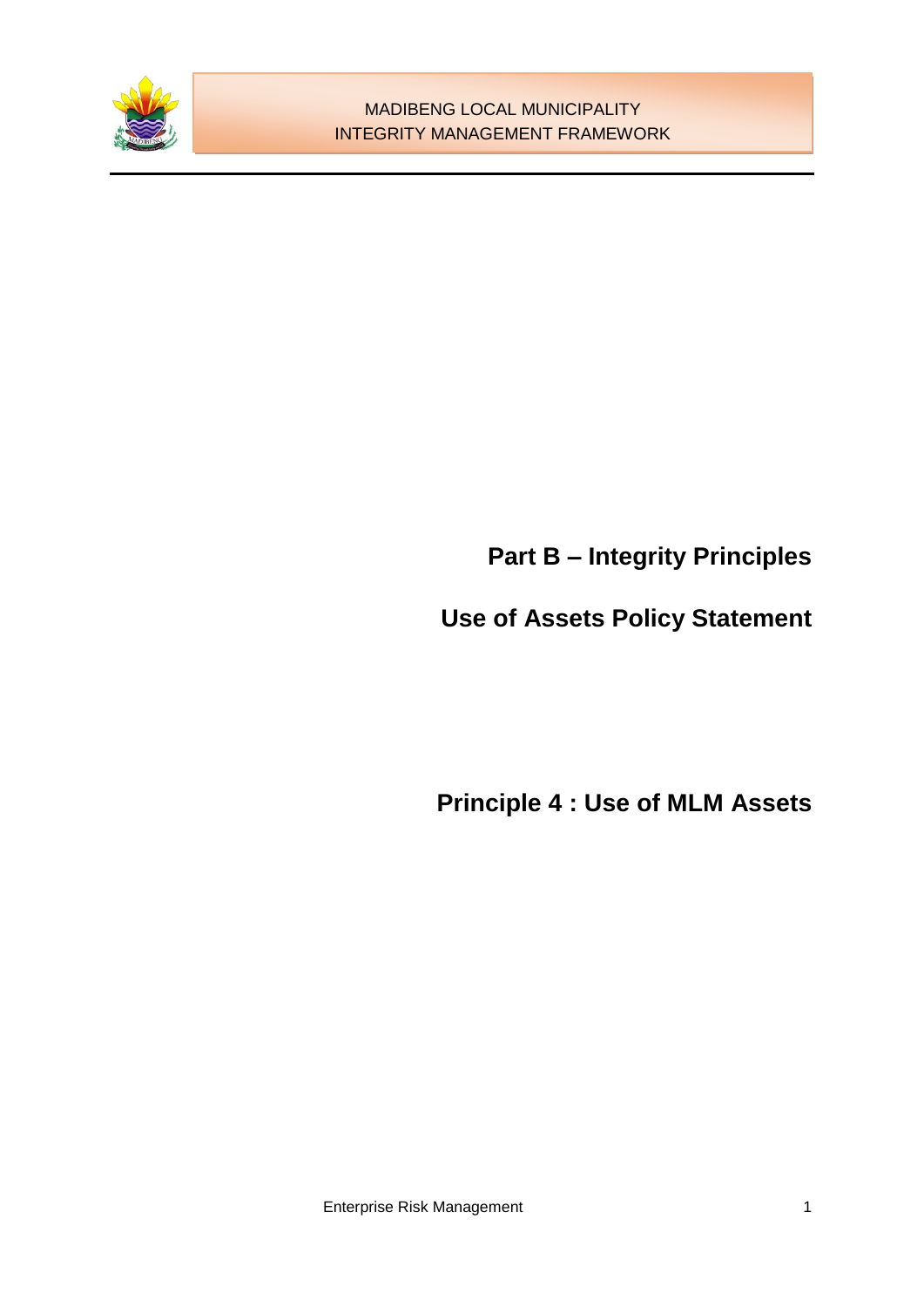

#### **Municipal Integrity Framework - Integrity Principle 4**

## **Use of MLM assets**

#### 1. **Introduction**

MLM is committed to the values and principles of integrity, honesty, professionalism and ethical behaviour. Ancillary to these values are the notions of anti-Corruption and antibribery. MLM seeks to prevent, detect and to react to the blight of Corruption. MLM will neither ignore nor acquiesce with the tide of corruption.

Within the context of this Policy Statement the risk of Corruption arises when the use of MLM assets by a business partner, MLM Employees, Clients, or others in a position to influence commercial decisions, may be or may be perceived to be, offered or provided in exchange for a specific benefit or with the intention of obtaining an improper advantage in the conduct of business. In this context, ethical behaviour includes how Employees take care of Assets that don't belong to them.

## 2. **Purpose and Objective**

The purpose of this Policy Statement is to regulate the usage of MLM Assets and set clear and definite guidelines on the appropriate manner in which MLM Assets should be utilised and to prevent the exploitation and misappropriation of MLM Assets.

The Policy Statement objectives are to curb the unauthorised usage of MLM Assets as a reward or in return for past or future actions, the use of MLM Assets by Family Members, relatives or friends of the Client and the manner in which MLM's Assets are proposed to be used which would result or would be likely to result in embarrassment to MLM and/or the recipient if it became public knowledge.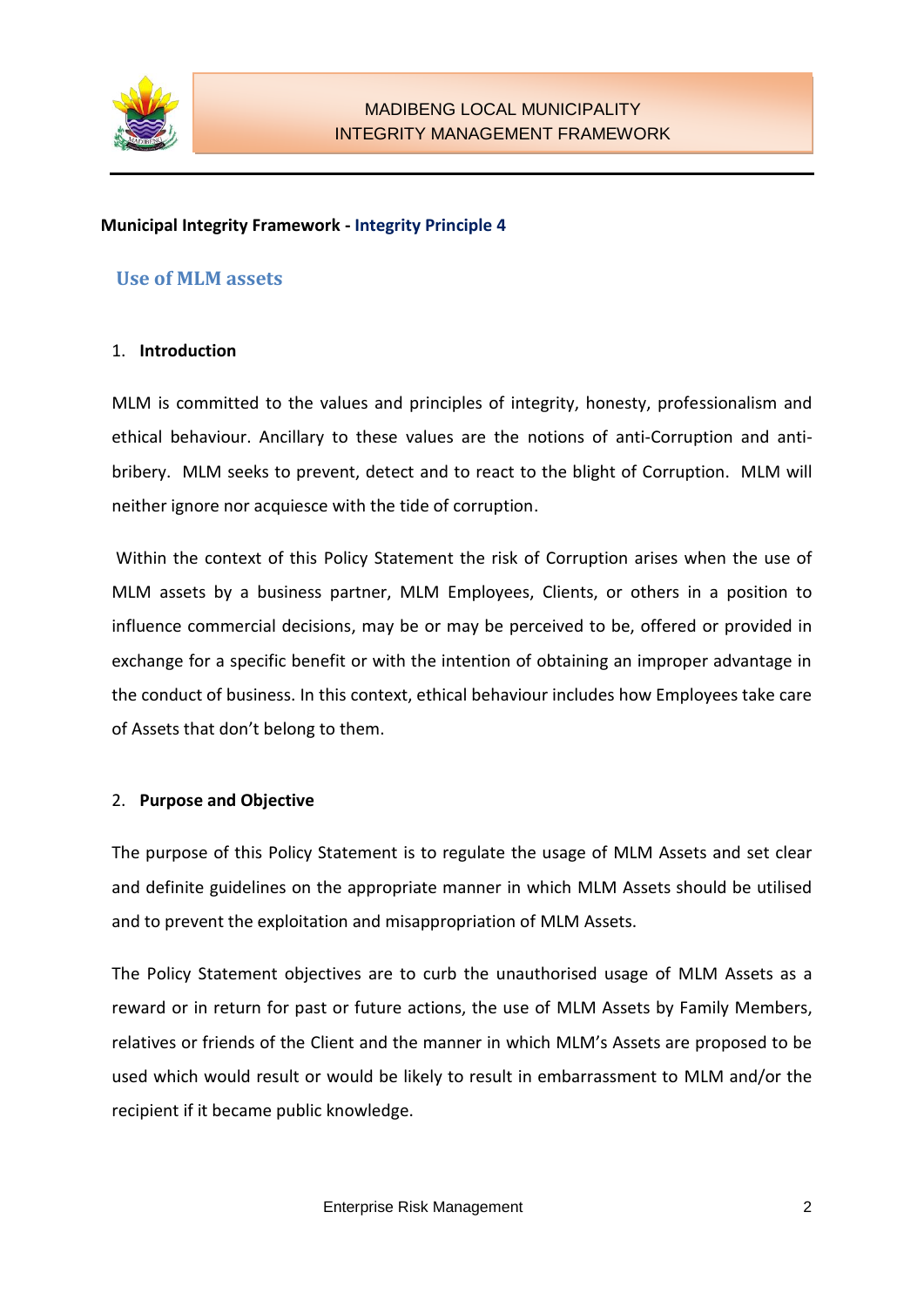

That the use of MLM's Asset is connected to a legitimate MLM business purpose such as transporting Client's to a facility for a meeting, or a transparent public benefit such as allowing the use of MLM's facilities for building the skills or capacities of community members.

#### 3. **Scope**

This Policy Statement shall apply to all Employees, as defined, and where applicable.

In cases where a particular department has adopted a more stringent Policy Statement relating to usage of MLM assets, the more stringent Policy Statement take precedence over this Policy Statement in respect of Employees in that particular department.

This Policy Statement forms part of the terms and conditions of employment. The MLM reserves the right, at its sole discretion, to amend, modify or waive any term or condition in this Policy Statement, subject to obtaining relevant input from affected employees.

#### 4. **Definitions**

| <b>Term</b> | <b>Definition</b>                                                                                                                                                                                                                                              |
|-------------|----------------------------------------------------------------------------------------------------------------------------------------------------------------------------------------------------------------------------------------------------------------|
| Assets      | Any assets belonging to the MLM including any property, land,<br>premises, building, equipment such as telephone, cellphones,<br>switchboard, internet and email, fax machines, photocopiers,<br>vehicles and garage cards, stationery, office furniture, etc. |
| Clients     | Any person (including a legal entity) to which MLM provides or<br>intends to provide Goods or Services including residents, property<br>owners, developers, tenants, shareholders and persons or legal<br>entities associated with such Clients.               |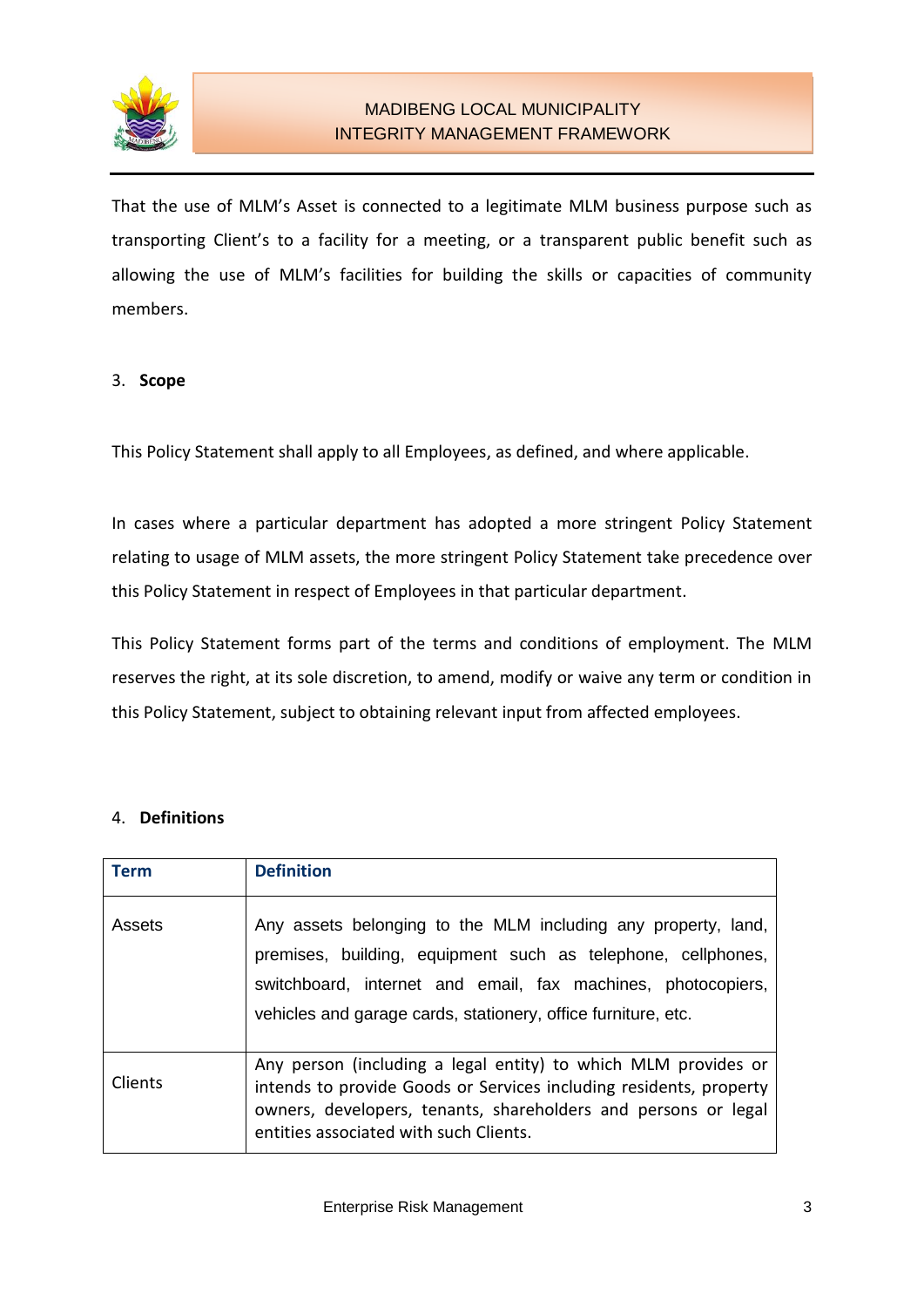

| Conflict<br>of<br>Interest | A conflict between the public duties and private interests of an<br>employee, in which the Employee has private interests which could<br>improperly influence the performance of his/her official duties and<br>responsibilities                                                                                                                                                                                                                                                                 |
|----------------------------|--------------------------------------------------------------------------------------------------------------------------------------------------------------------------------------------------------------------------------------------------------------------------------------------------------------------------------------------------------------------------------------------------------------------------------------------------------------------------------------------------|
| Employees                  | Any person who works for the Council and who receives, or is<br>entitled to receive, any remuneration; and any other person who in<br>any manner assists in carrying on or conducting the business of the<br>Council. For purposes of this Framework, employee includes<br>independent contractors, labour broker employees, persons<br>seconded from other local, provincial or national government, or<br>seconded from any entity belonging to a local, provincial or<br>national government. |
| Family<br>Members          | This can be a spouse, children, parents, grandparents, brothers and<br>sisters, parents-in-law, cousins, brothers and sisters-in-law, and any<br>other family of an Employee of MLM. This also includes adopted<br>and step-children. Spouse also includes those married under<br>customary and traditional law and live-in partners of such an<br>Employee.                                                                                                                                     |
| Corruption                 | Any offence in terms of the Prevention and Combating of Corrupt<br>Activities Act, 2004 (Act No 12 of 2004).                                                                                                                                                                                                                                                                                                                                                                                     |
| <b>Services</b>            | Any intangible activities such as cleaning, consultancy, legal etc.                                                                                                                                                                                                                                                                                                                                                                                                                              |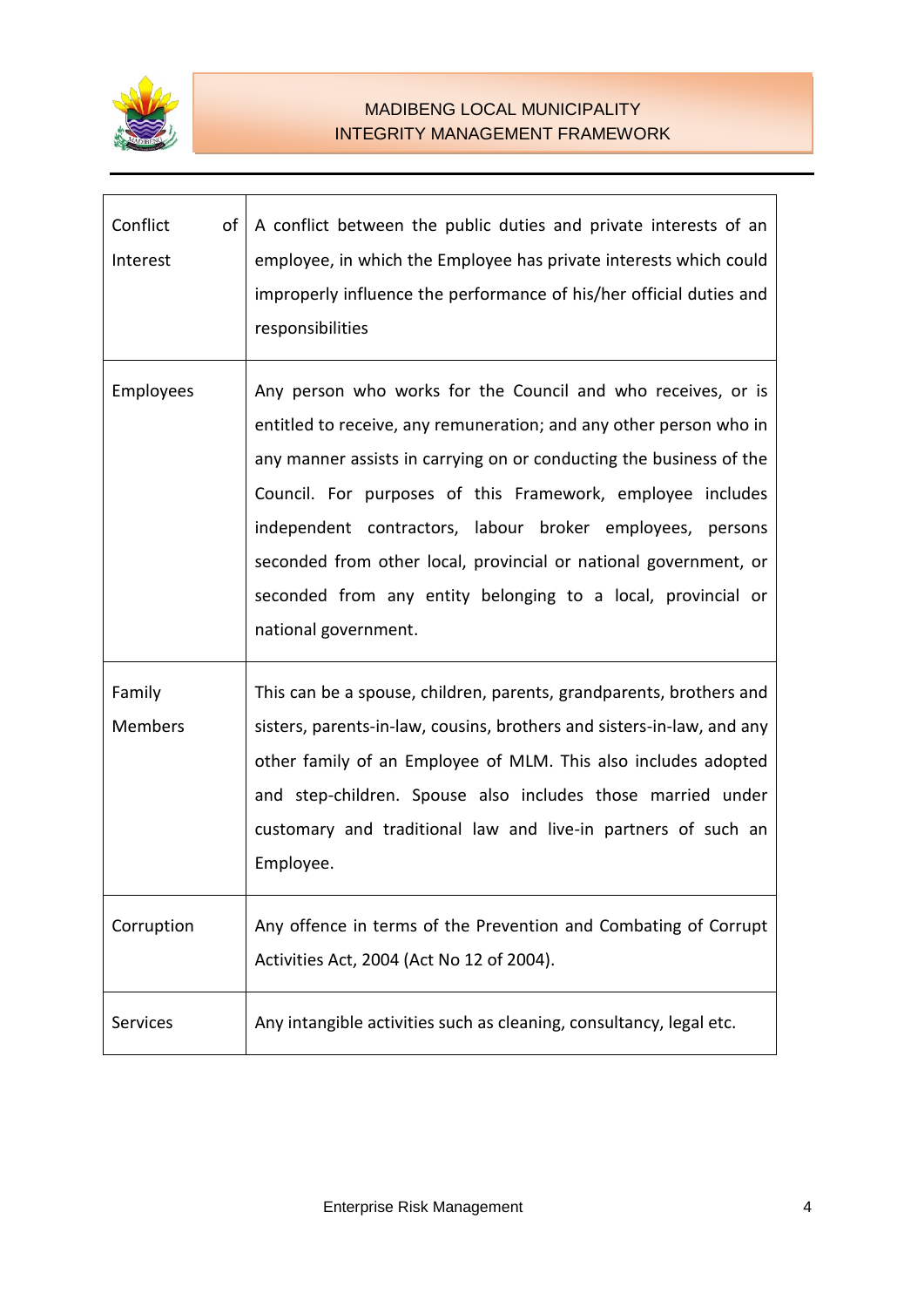

#### 5. **Policy Statement and Workplace Rules**

No MLM Assets may be used for any purpose other than official MLM business.

MLM's Assets as a general rule should not be provided for the personal or discretionary use of its Employees, business partners or clients or any other person.

Employees have a responsibility to protect MLM's assets against theft, loss, abuse, unauthorised access or disposal.

Employees may use MLM's assets only for purposes related to discharging their MLM responsibilities and other such uses as are authorised by line management.

The appropriateness or otherwise, of the use of MLM Assets by Clients, MLM employees or third parties will depend on the underlying reason for such situation. The use of MLM's Assets by business partners, MLM employees or third parties is generally acceptable in situations where there is a transparent and proper underlying business purpose for it, or clear public benefit from the use of the Asset; for example, providing a venue for developing solutions or proposals which require an intensive consensus-building process.

The use of MLM's Assets by Clients, MLM employees or third parties where there is no proper underlying business purpose or public benefit, or where the assets are used entirely at the discretion of the business partner, MLM employees or third party is inappropriate and will be in breach of this Policy Statement.

#### 6. **Approval of use of MLM Assets**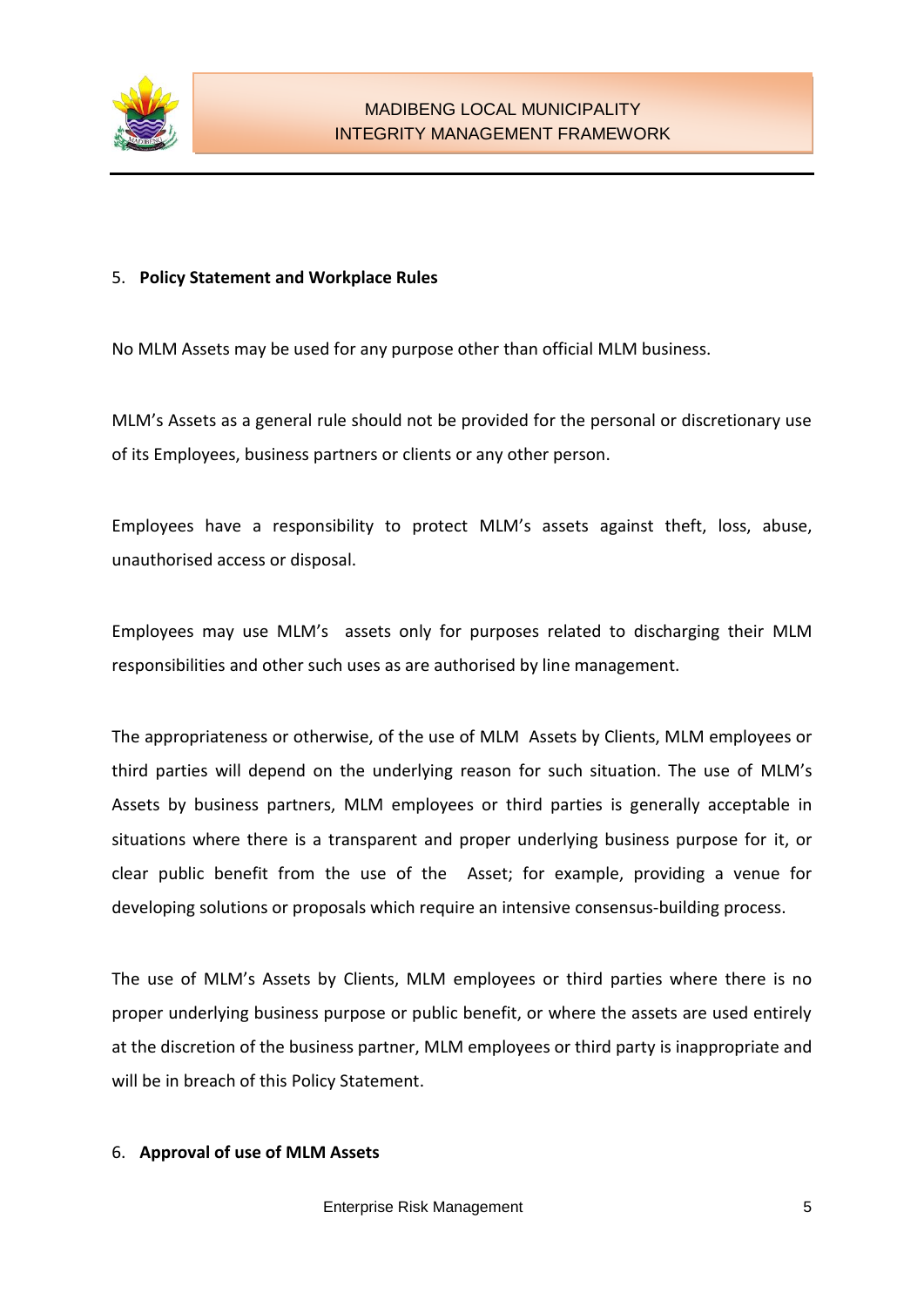

The use of MLM Assets for non-official purposes is subject to the approval of the Accounting Officer or his delegated authority. Any person seeking use of MLM Assets must apply to the head of the relevant department in charge of the Assets with a request to use the MLM Asset.

## 7. **Contravention**

Compliance with this Policy Statement is mandatory for all Employees of MLM. Noncompliance and/or breach of this Policy Statement will be viewed as serious misconduct which can result in disciplinary action that may include the termination of employment.

#### 8. **Policy Statement Review**

This Policy Statement will be reviewed annually and revised as necessary.

#### 9. **Communication**

This Policy Statement will be communicated to all Municipal employees using the full range of communication method available to the municipality.

#### 10. **Roles and Responsibilities**

The Directors across all functions accept responsibility for implementation and monitoring of this Policy Statement to the extent that it relates to their function.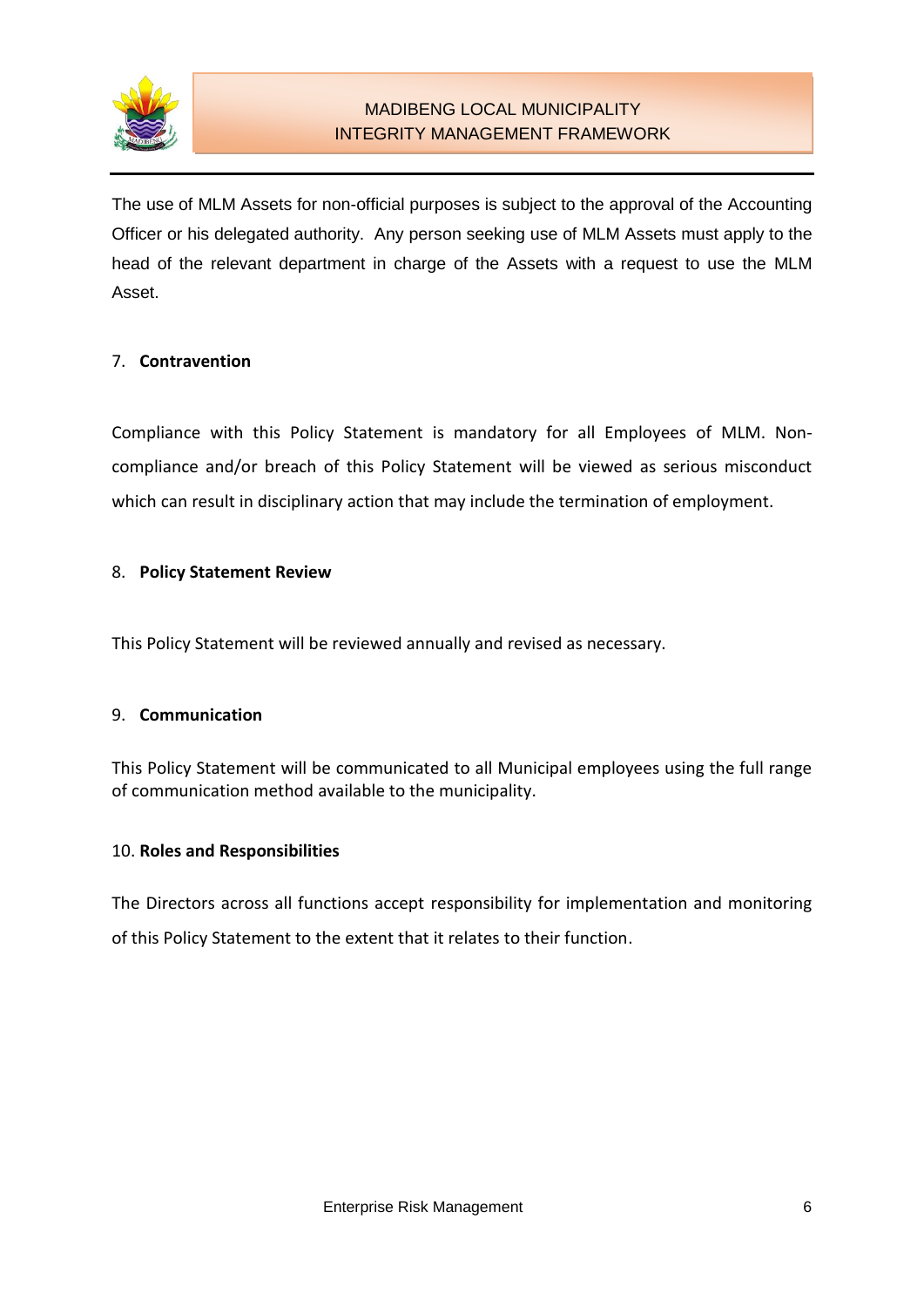

### 11. **Reporting**

Every Employee has a duty to report all suspected incidents of a breach of this Policy Statement to the Office of the Chief Risk Officer. If an Employee wishes to remain anonymous, the Employee may call the Fraud Hotline. All queries can be submitted to the Ethics Office on ethics@madibeng.gov.za.